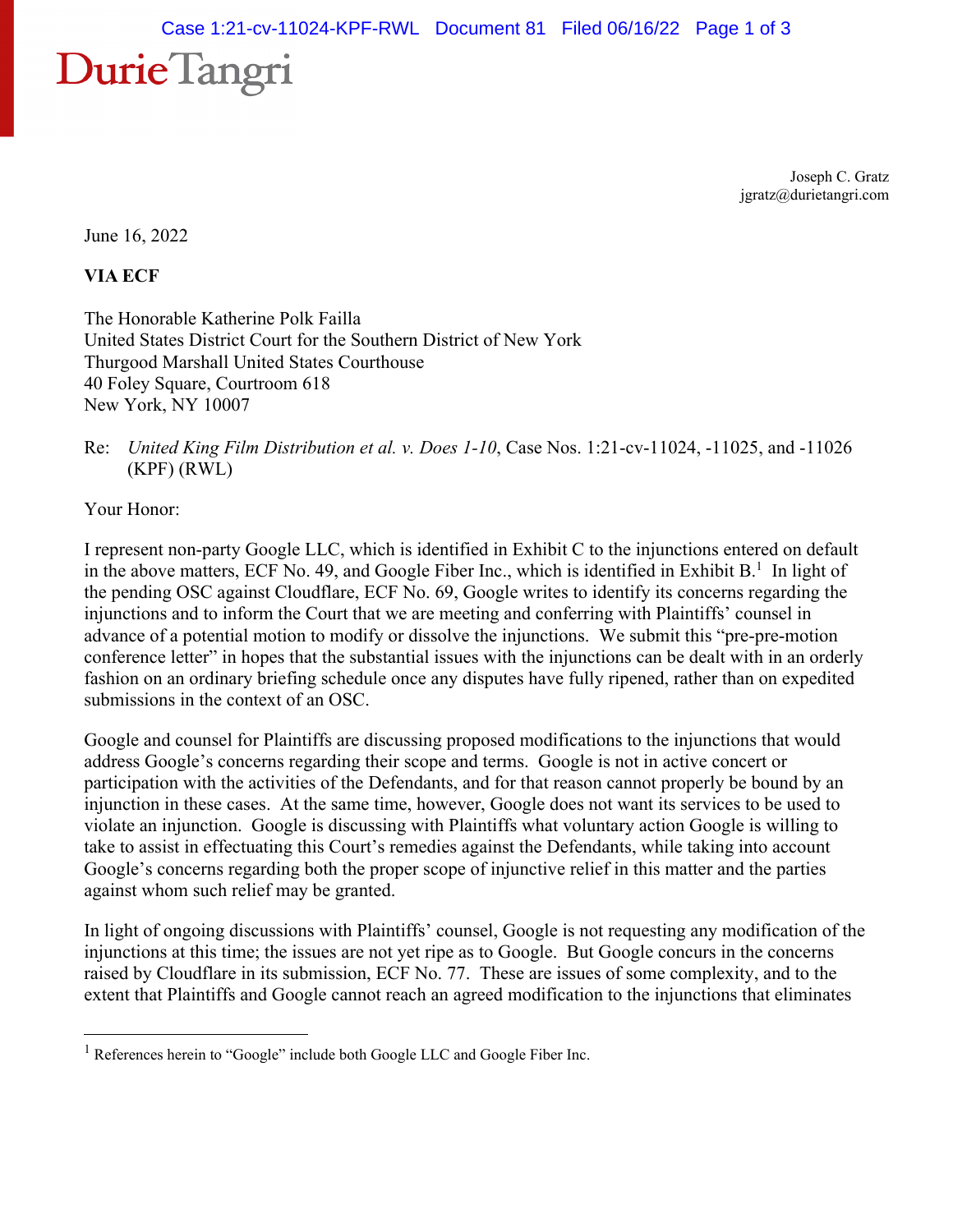Hon. Katherine Polk Failla June 16, 2022 Page 2

the need for intervention by this Court, they are issues that would benefit from full briefing on a normal briefing schedule, rather than abbreviated submissions in the context of an emergency motion.

We have identified the following issues:

*First*, and most simply, every injunction "binds only" the parties, their agents, and "other persons who are in active concert or participation with" such persons. Fed. R. Civ. P. 65(d)(2). The injunctions entered in these cases purport to bind a variety of third parties who fall into none of those three categories—including Google. To be sure, the Court could grant injunctive relief against non-parties "pursuant to Rule 65(d) if Plaintiff demonstrated that any Financial Institutions and Third Party Service Providers were 'in active concert and participation' with the Defaulting Defendants." *Allstar Mktg. Grp. LLC v. 66LinMeiCheng66*, No. 19 CIV. 4209 (KPF), 2020 WL 3578094, at \*2 (S.D.N.Y. July 1, 2020). "Rule 65(d) is designed to codify the common-law doctrine that defendants may not nullify a decree by carrying out prohibited acts through aiders and abettors, although they were not parties to the original proceeding." *Doctor's Assocs., Inc. v. Reinert & Duree, P.C.*, 191 F.3d 297, 302–03 (2d Cir. 1999) (cleaned up). But the "Court cannot prejudge now—before knowing the facts—whether any particular financial institution or third party service provider is necessarily and by definition an aider and abettor." *Spin Master Ltd. v. 158*, 463 F. Supp. 3d 348, 381 (S.D.N.Y. 2020). For that reason, the provisions of the injunctions that enjoin Google and other third party service providers go beyond what is permitted by Rule  $65.<sup>2</sup>$ 

*Second*, the injunctions entered in these cases do not "describe in reasonable detail . . . the act or acts restrained or required," Fed. R. Civ. P. 65(d)(1)(C), in a number of respects. Specifically:

- They do not say who the defendants are or describe them with reasonable particularity. We do not know the identities of those with whom we are enjoined from doing certain kinds of business.
- They do not identify the websites to which they apply. The orders contain certain domain names, but the injunctions purport to apply equally to "any domain address known today (including **but not limited to** those set forth in Exhibit A hereto) **or to be used in the future** by the Defendants ('Newly-Detected Websites')." ECF No. 49 at 6 (emphasis added). They provide no process for those "Newly-Detected Websites" to be added by the Court, and appear to contemplate additional domains being added simply based on the unsupervised say-so of counsel for Plaintiffs.
- Finally, they do not say with particularity which services can or cannot be provided by service providers with respect to the identified domains. They purport to enjoin every service provider

 $2$  This is also true of the provisions purporting to require providers of Internet access service, including Google Fiber Inc., to prevent their users from accessing Defendants' websites; providing subscribers with access to the Internet as a whole does not aid and abet every operator of every website accessible on the Internet. But because those provisions were stayed, ECF No. 57, we do not discuss them in detail here.